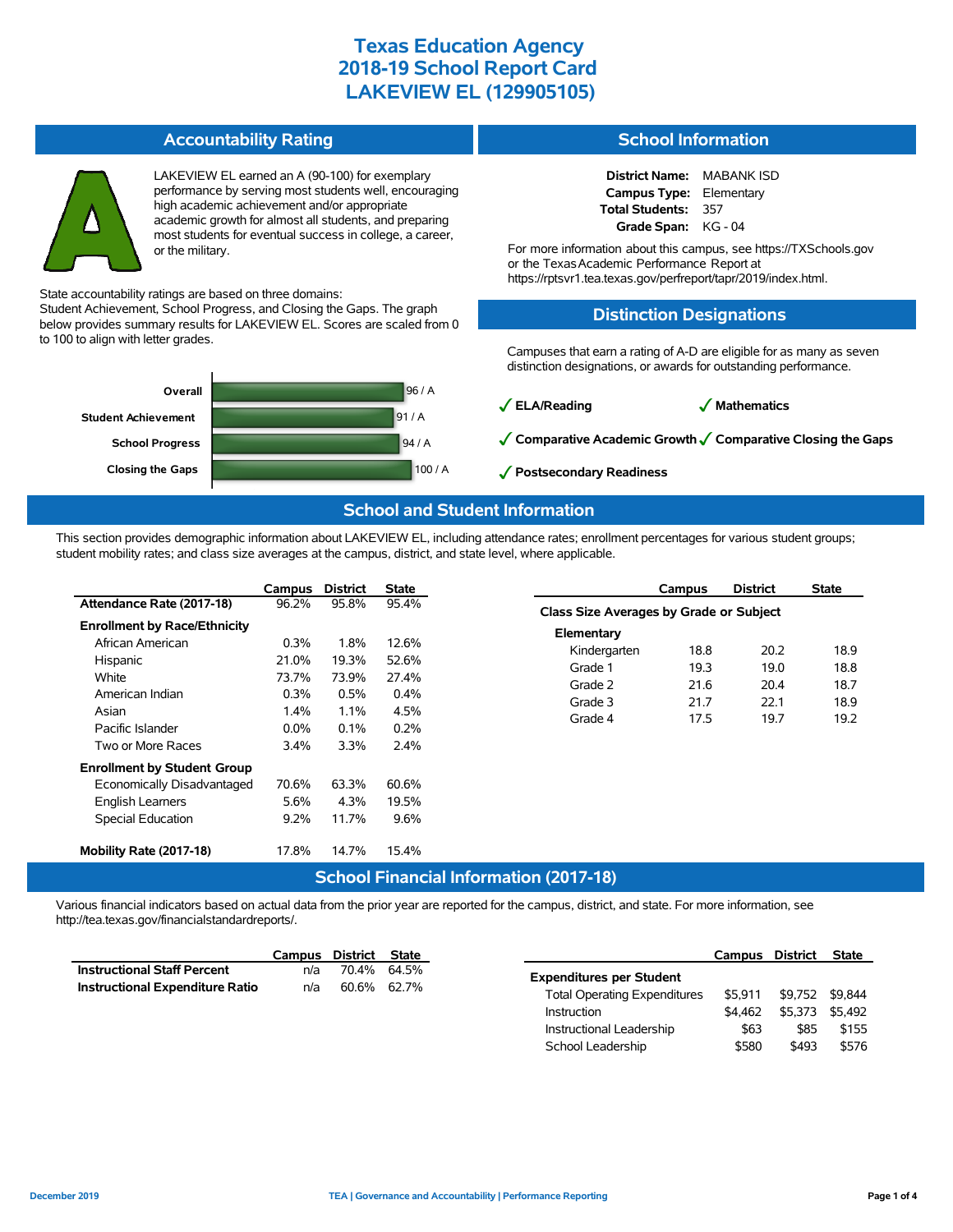### **STAAR Outcomes**

This section provides STAAR performance and Academic Growth outcomes. Academic Growth measures whether students are maintaining performance or improving from year to year.

|                                                                                |      |              |     |     |                                   |     |       |                          |        | Two or                   |             |               |  |
|--------------------------------------------------------------------------------|------|--------------|-----|-----|-----------------------------------|-----|-------|--------------------------|--------|--------------------------|-------------|---------------|--|
|                                                                                |      |              |     |     | African                           |     |       | American                 |        | <b>Pacific</b>           | <b>More</b> | Econ          |  |
|                                                                                |      | <b>State</b> |     |     | District Campus American Hispanic |     | White | Indian                   | Asian  | Islander                 | Races       | <b>Disadv</b> |  |
| STAAR Performance Rates at Approaches Grade Level or Above (All Grades Tested) |      |              |     |     |                                   |     |       |                          |        |                          |             |               |  |
| All Subjects                                                                   | 2019 | 78%          | 87% | 94% | *                                 | 91% | 95%   | $\overline{\phantom{0}}$ | $\ast$ | $\overline{\phantom{a}}$ | 100%        | 93%           |  |
|                                                                                | 2018 | 77%          | 85% | 88% | $\ast$                            | 87% | 87%   | $\ast$                   |        | $\overline{\phantom{a}}$ | 93%         | 83%           |  |
| ELA/Reading                                                                    | 2019 | 75%          | 84% | 93% | *                                 | 89% | 94%   | $\overline{\phantom{a}}$ | *      | L,                       | *           | 93%           |  |
|                                                                                | 2018 | 74%          | 81% | 88% | $\ast$                            | 93% | 87%   | $\ast$                   |        | $\overline{\phantom{a}}$ | 83%         | 84%           |  |
| <b>Mathematics</b>                                                             | 2019 | 82%          | 93% | 97% | $\ast$                            | 93% | 98%   |                          | $\ast$ |                          | *           | 95%           |  |
|                                                                                | 2018 | 81%          | 93% | 96% | *                                 | 97% | 96%   | $\ast$                   |        | $\overline{\phantom{a}}$ | 100%        | 95%           |  |
| Writing                                                                        | 2019 | 68%          | 80% | 92% | $\overline{\phantom{a}}$          | 92% | 91%   |                          |        |                          | $\ast$      | 88%           |  |
|                                                                                | 2018 | 66%          | 72% | 69% | *                                 | 59% | 69%   | $\ast$                   |        |                          | $\ast$      | 56%           |  |
| STAAR Performance Rates at Meets Grade Level or Above (All Grades Tested)      |      |              |     |     |                                   |     |       |                          |        |                          |             |               |  |
| All Subjects                                                                   | 2019 | 50%          | 59% | 65% | *                                 | 64% | 66%   |                          | ∗      |                          | 73%         | 63%           |  |
|                                                                                | 2018 | 48%          | 56% | 63% | $\ast$                            | 56% | 65%   | $\ast$                   |        | ÷,                       | 47%         | 53%           |  |
| ELA/Reading                                                                    | 2019 | 48%          | 57% | 60% | $\ast$                            | 46% | 65%   |                          | $\ast$ |                          | $\ast$      | 55%           |  |
|                                                                                | 2018 | 46%          | 51% | 59% | $\ast$                            | 48% | 63%   | *                        |        |                          | 33%         | 51%           |  |
| <b>Mathematics</b>                                                             | 2019 | 52%          | 67% | 78% | $\ast$                            | 75% | 78%   |                          | $\ast$ |                          | $\ast$      | 76%           |  |
|                                                                                | 2018 | 50%          | 65% | 75% | $\ast$                            | 76% | 75%   | $\ast$                   |        |                          | 67%         | 67%           |  |
| Writing                                                                        | 2019 | 38%          | 45% | 51% | $\overline{a}$                    | 77% | 45%   |                          |        |                          | $\ast$      | 53%           |  |
|                                                                                | 2018 | 41%          | 47% | 46% | $\ast$                            | 35% | 49%   | $\ast$                   |        |                          | $\ast$      | 30%           |  |
| STAAR Performance Rates at Masters Grade Level (All Grades Tested)             |      |              |     |     |                                   |     |       |                          |        |                          |             |               |  |
| All Subjects                                                                   | 2019 | 24%          | 28% | 35% | *                                 | 32% | 36%   |                          | *      |                          | 36%         | 31%           |  |
|                                                                                | 2018 | 22%          | 24% | 34% | ∗                                 | 32% | 35%   | $\ast$                   |        | $\overline{\phantom{a}}$ | 33%         | 28%           |  |
| ELA/Reading                                                                    | 2019 | 21%          | 25% | 30% | $\ast$                            | 18% | 34%   |                          | $\ast$ |                          | $\ast$      | 24%           |  |
|                                                                                | 2018 | 19%          | 20% | 39% | *                                 | 34% | 40%   | $\ast$                   |        |                          | 33%         | 31%           |  |
| Mathematics                                                                    | 2019 | 26%          | 38% | 54% | ∗                                 | 61% | 51%   |                          | $\ast$ |                          | $\ast$      | 50%           |  |
|                                                                                | 2018 | 24%          | 31% | 38% | *                                 | 31% | 39%   | $\ast$                   |        |                          | 50%         | 31%           |  |
| Writing                                                                        | 2019 | 14%          | 13% | 10% | $\overline{\phantom{a}}$          | 0%  | 13%   |                          |        |                          | $\ast$      | $8\%$         |  |
|                                                                                | 2018 | 13%          | 12% | 19% | *                                 | 29% | 17%   | $\ast$                   |        |                          | $\ast$      | 16%           |  |
| Academic Growth Score (All Grades Tested)                                      |      |              |     |     |                                   |     |       |                          |        |                          |             |               |  |
| <b>Both Subjects</b>                                                           | 2019 | 69           | 76  | 89  | $\overline{\phantom{a}}$          | 88  | 89    |                          |        |                          | 92          | 89            |  |
|                                                                                | 2018 | 69           | 71  | 87  | $\ast$                            | 79  | 88    | $\ast$                   |        | ÷,                       | 83          | 84            |  |
| ELA/Reading                                                                    | 2019 | 68           | 72  | 83  | $\overline{\phantom{a}}$          | 77  | 85    |                          |        | $\overline{a}$           | $\ast$      | 83            |  |
|                                                                                | 2018 | 69           | 66  | 79  | $\ast$                            | 69  | 81    | $\ast$                   |        |                          | $\ast$      | 77            |  |
| <b>Mathematics</b>                                                             | 2019 | 70           | 79  | 95  | $\overline{\phantom{a}}$          | 100 | 93    |                          |        |                          | *           | 95            |  |
|                                                                                | 2018 | 70           | 76  | 94  | $\ast$                            | 88  | 96    | $\ast$                   |        |                          | *           | 91            |  |
|                                                                                |      |              |     |     |                                   |     |       |                          |        |                          |             |               |  |

? Indicates that the data for this item were statistically improbable or were reported outside a reasonable range.<br>- Indicates zero observations reported for this group.<br>\* Indicates results are masked due to small numbers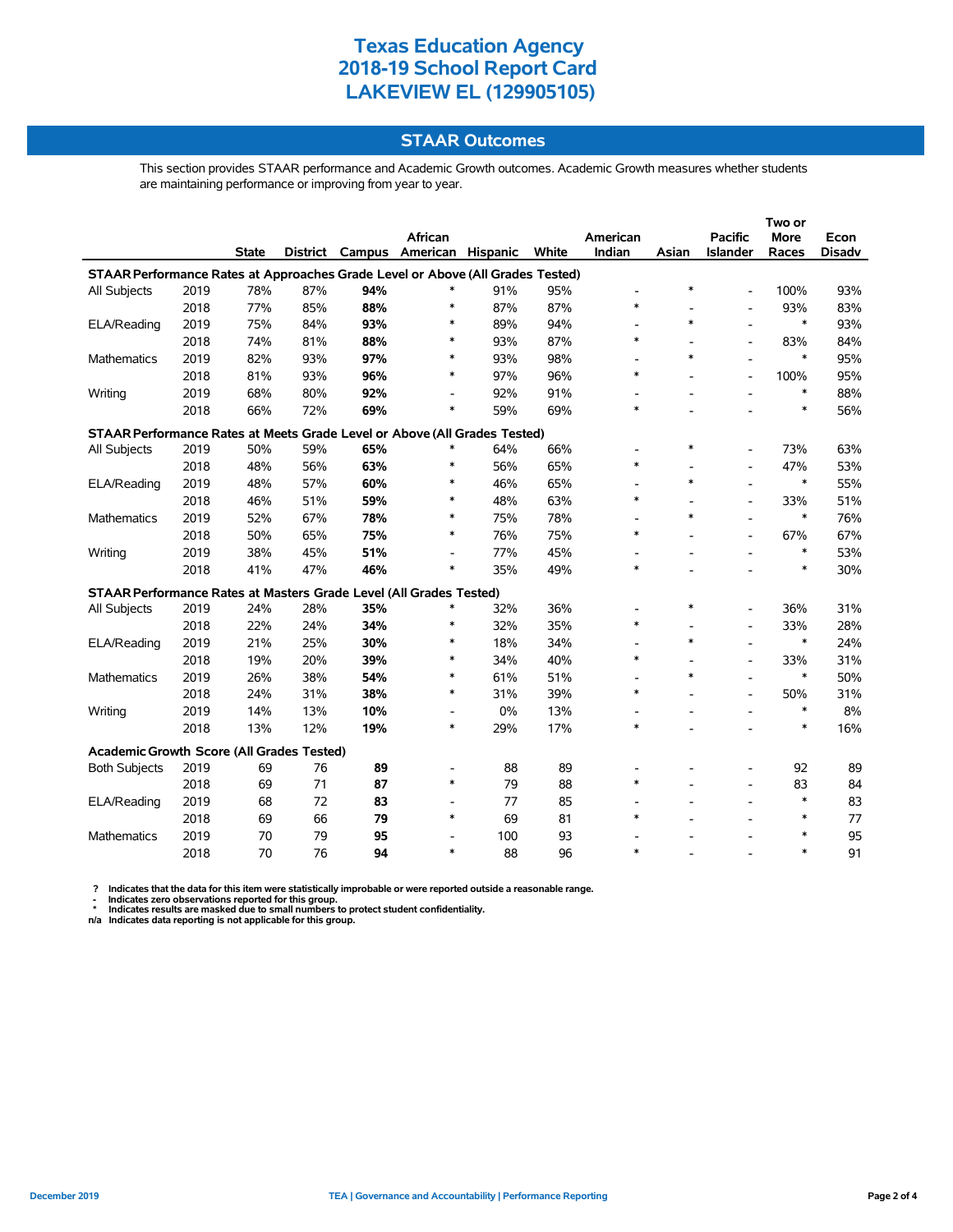#### **Prior-Year Non-Proficient and Student Success Initiative STAAR Outcomes**

Progress of Prior-Year Non-Proficient Students shows STAAR performance rates for students who did not perform satisfactorily in 2017-18 but did in 2018-19. Student Success Initiative shows rates related to the requirement for students to demonstrate proficiency on the reading and mathematics STAAR in grades 5 and 8.

|                                                       |                   | African<br>American |         |                          |                          |        |                          |       | Two or<br><b>Pacific</b><br><b>More</b><br>Econ |                          |               |  |
|-------------------------------------------------------|-------------------|---------------------|---------|--------------------------|--------------------------|--------|--------------------------|-------|-------------------------------------------------|--------------------------|---------------|--|
|                                                       | <b>State</b>      | <b>District</b>     | Campus  | American                 | <b>Hispanic</b>          | White  | Indian                   | Asian | <b>Islander</b>                                 | Races                    | <b>Disadv</b> |  |
| <b>Progress of Prior-Year Non-Proficient Students</b> |                   |                     |         |                          |                          |        |                          |       |                                                 |                          |               |  |
|                                                       | Sum of Grades 4-8 |                     |         |                          |                          |        |                          |       |                                                 |                          |               |  |
| Reading                                               |                   |                     |         |                          |                          |        |                          |       |                                                 |                          |               |  |
| 2019                                                  | 41%               | 52%                 | 100%    | $\overline{\phantom{0}}$ | $\ast$                   | 100%   | ۰                        |       |                                                 | $\overline{\phantom{0}}$ | $\ast$        |  |
| 2018                                                  | 38%               | 45%                 | 73%     | $\overline{\phantom{a}}$ | $\ast$                   | 77%    | ۰                        |       |                                                 |                          | $\ast$        |  |
| Mathematics                                           |                   |                     |         |                          |                          |        |                          |       |                                                 |                          |               |  |
| 2019                                                  | 45%               | 69%                 | $\star$ | $\overline{\phantom{0}}$ | *                        | $\ast$ | $\overline{\phantom{a}}$ | ۰     |                                                 |                          | $\ast$        |  |
| 2018                                                  | 47%               | 71%                 | 86%     | $\overline{\phantom{a}}$ | $\overline{\phantom{a}}$ | 86%    | -                        | ۰     |                                                 | $\overline{\phantom{0}}$ | $\ast$        |  |

 **? Indicates that the data for this item were statistically improbable or were reported outside a reasonable range.**

- Indicates zero observations reported for this group.<br>\* Indicates results are masked due to small numbers to protect student confidentiality.<br>n/a Indicates data reporting is not applicable for this group.